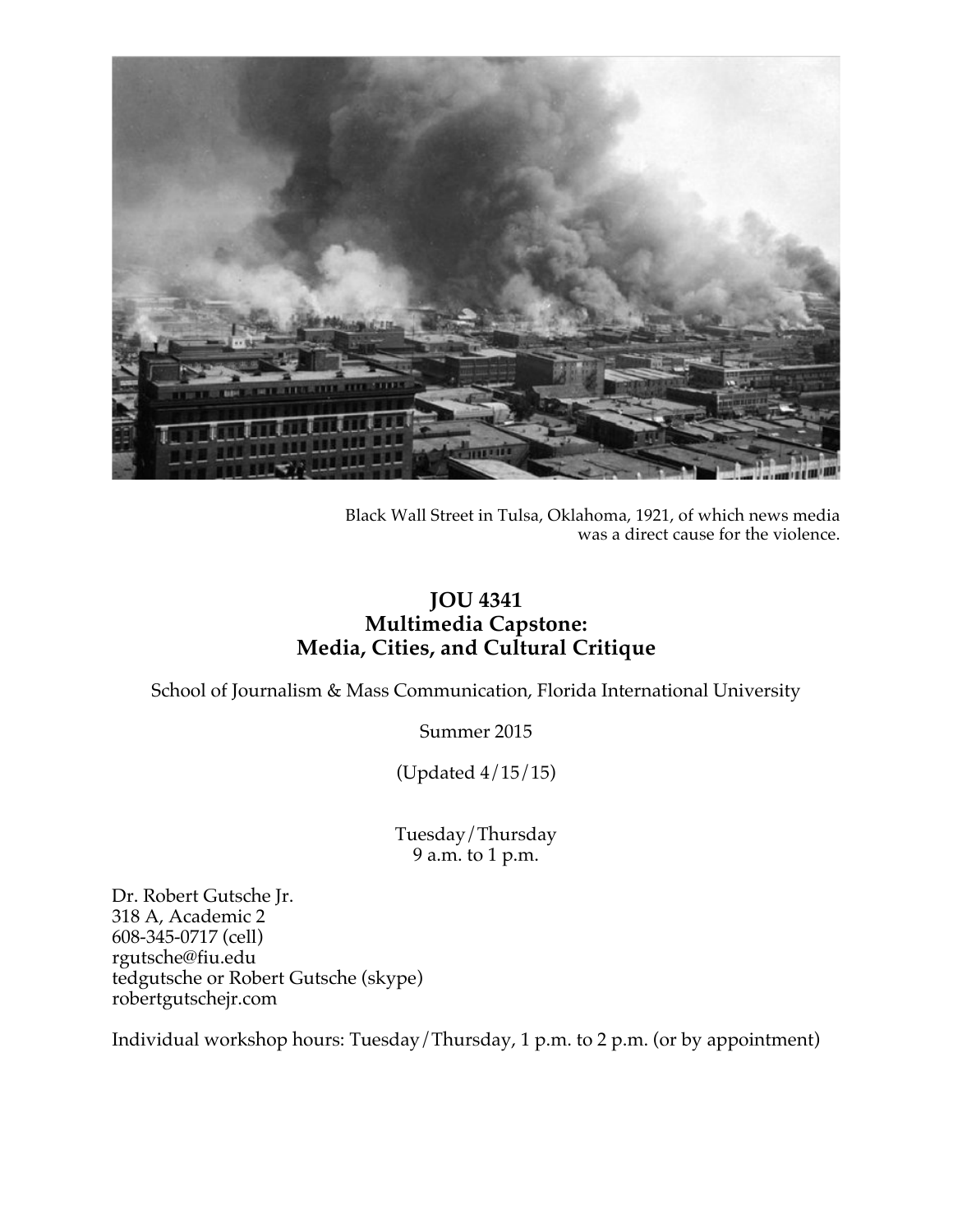### **Course Overview and Purpose**

This course examines the conflicts and controversies of dominant narratives surrounding U.S. cities. As the culmination of students' experiences not only in the SJMC but in college, the Capstone is viewed as a way to showcase what they 'know' about their field, their profession, and their careers. In this course, we will examine how what we have learned through our educations and our socializations to the profession result in complacency and subjugation through the very communicative functions we have been told are used to combat oppression. The image at the top of this document holds multiple meanings – the very least, as many of us have been taught, as being a sign of vandalism and hatred toward authority. But to what degree does the language, the act of tagging, the burning of blocks of buildings, the aggression against capitalism and 'virtuous' policing maintain its own legitimacy and power? How do we (particularly those of us in journalism and other fields of strategic communication) describe the authority of such acts in our messages?

By turning to scholarship and critical analysis of professional practice, students in this course will be expected to express both critical and practical analyses and possible solutions by viewing and discussing news and other representations of cities. This course is designed to make the Capstone experience one in which students can produce media that represent their progression through the program and that shows a potential for professional success while also critically examining the role of media in the creation of neighborhood news. Such reflective acts are especially salient in a decade already so tarnished by heavily mediatized events related to race, cities, and the questionable role of rhetoric and media representations from the news in the creation and execution of these issues. Therefore, this course is heavy in analysis, discussion, reading, and writing. The final products from this class will be a research paper on media representation of cities and an accompanying multimedia/journalistic project influenced by the research.

### **Student Learning Objectives**

- 1. To express a wide and deep understanding of the journalistic profession's influence on society.
- 2. To interpret media representations in terms of historical, cultural, and critical means of explanation.
- 3. To conduct media critique through a conceptual lens.
- 4. To express the role and function of the press in characterizing social issues, geographies, and people through a lens of power.
- 5. To produce media representations that either reify or resist dominant ideological interpretations of U.S. cities.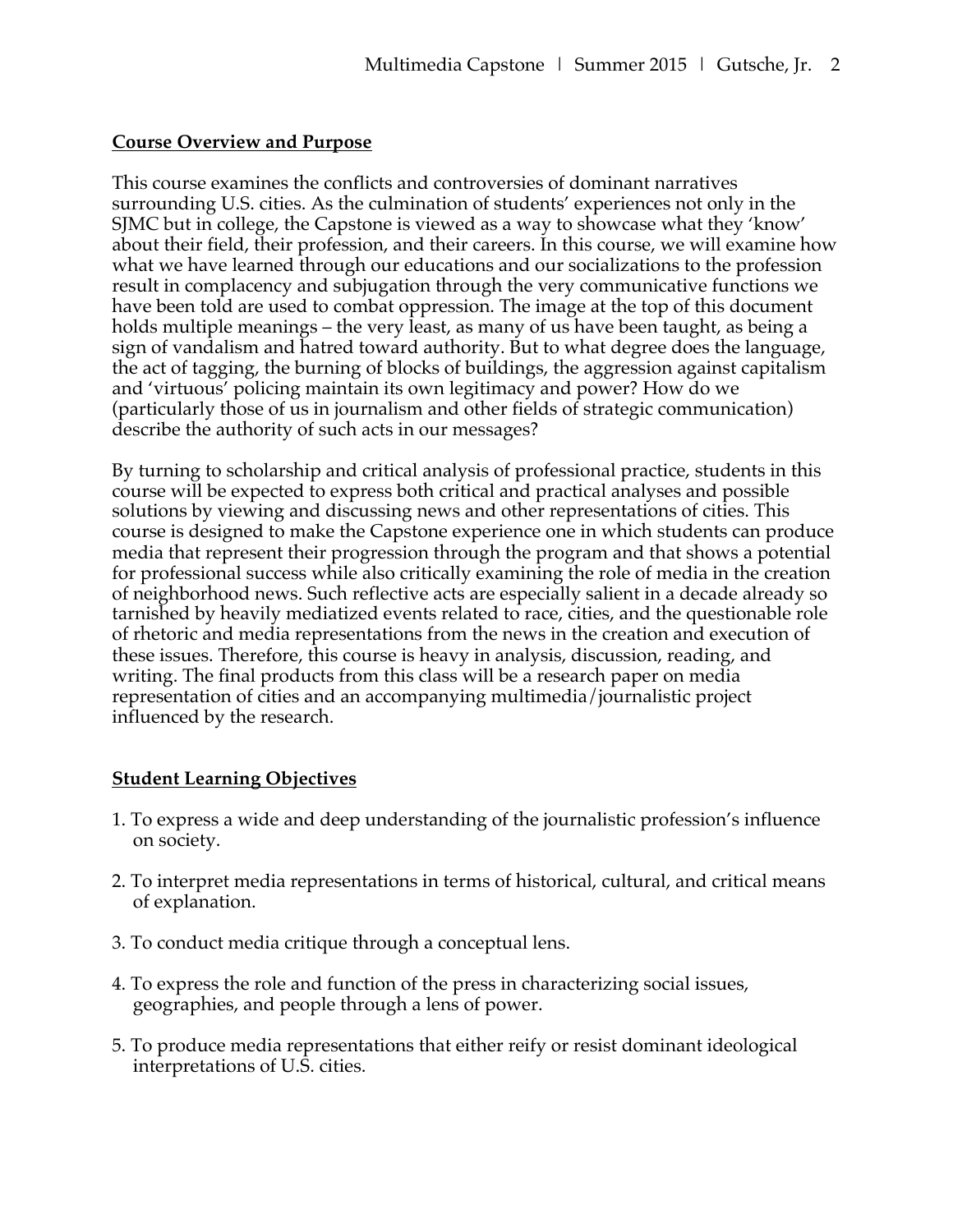### **Accreditation Objectives**

The FIU School of Journalism and Mass Communication is nationally accredited by the Accrediting Council on Education in Journalism and Mass Communication (ACEJMC), which requires that 12 core values, competencies and abilities be addressed in a program's overall curriculum. The following are ACEJMC student learning outcomes, all of which will be targeted in this course:

- 1. Demonstrate an understanding of the history and role of professionals and institutions in shaping global communication strategies in a wide range of organizational settings.
- 2. Demonstrate an understanding of professional and ethical practices and principles and work ethically in pursuit of truth, accuracy, fairness and diversity.
- 3. Demonstrate an understanding of the diversity of peoples and cultures and of the significance and impact of mass communications in a global society.
- 4. Think critically, creatively, and independently.
- 5. Critically evaluate your own work and that of others.
- 6. Write correctly and clearly in forms and styles appropriate for the communications professions and audiences and the purposes they serve.
- 7. Apply tools and technologies appropriate for the communications professions in which they work.

### **Applying Learning Objectives**

Students can see in the schedule below how these objectives are applied through a written "purpose" for that course period, assignments, readings, and discussion topics.

#### **Required Readings**

*A Transplanted Chicago: Race, Place, and the Press in Iowa City*, Gutsche, 0786473673, 2014 [Royalties go to the Community Foundation of Johnson County (Iowa)]

*Mediated Communities: Civic Voices, Empowerment and Media Literacy in the Digital Age,*  Shumow (editor), 1433124548, 2014

Readings as assigned, which will be provided the first class period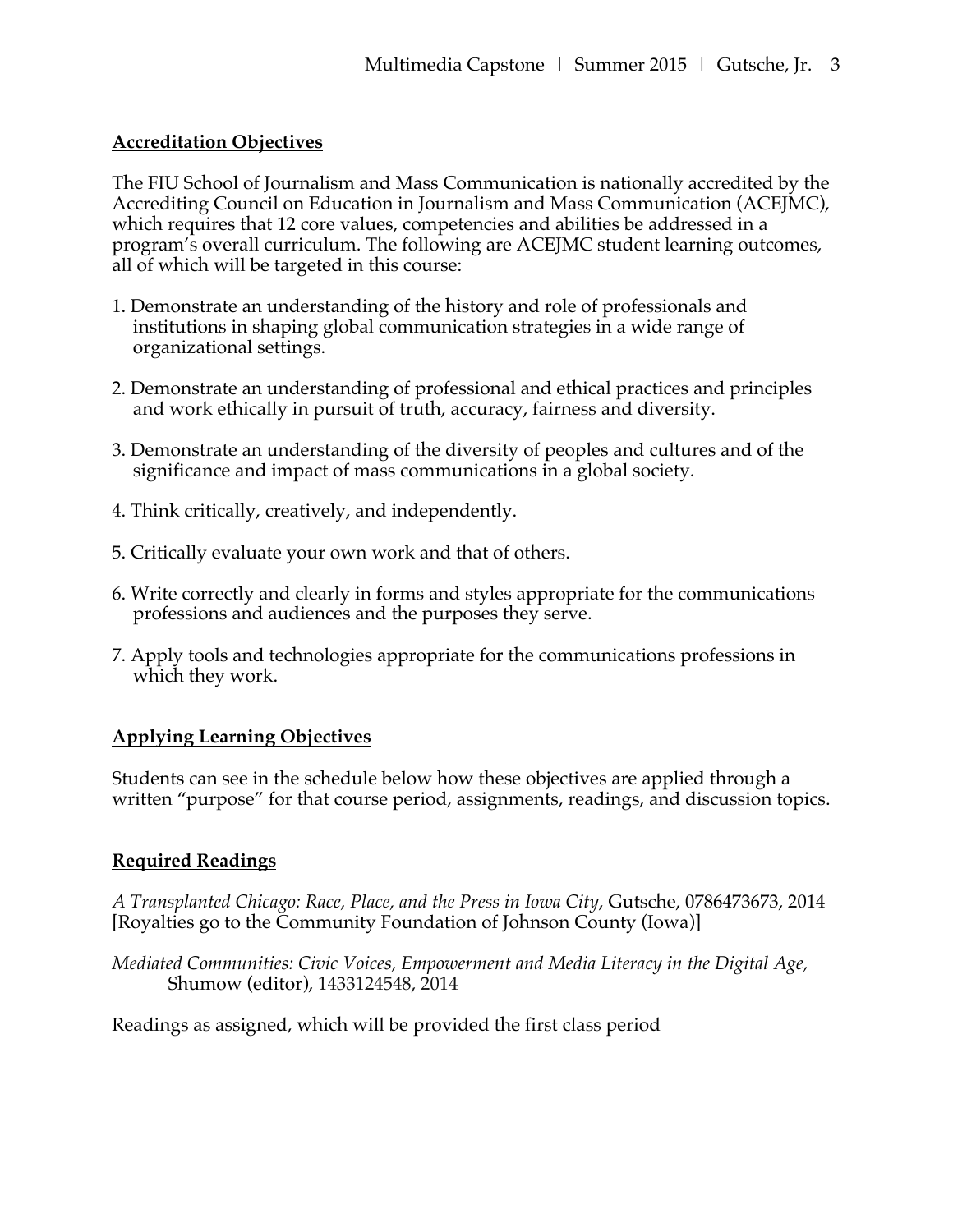## **Required Material**

\*External 1T hard drive compatible for MAC/PC

\*Digital audio recorder

\*Digital video/still camera

\*Clip-on and/or handheld microphone with a mini jack

\*Tripod

\*This equipment can be checked out through the equipment room, once you have signed a "Release and assumption of risk" form (see end of syllabus)

#### **Assignments/Assessments**

### **In-class Responses to Readings (5): 20 percent**

Students will be required to submit a one-page response to the readings; these will be conducted in class. Students must define the concepts that tie the readings together for the week and apply them through an original, scholarly analysis of an assigned reading, connecting all readings for the week with proper APA citations and thought that extends beyond personal opinion. These assignments are pass/fail. To "pass," papers must: 1) include a concept definition that is applied correctly to the readings; 2) address new ideas and conceptualizations of how the readings operate together (or do not); 3) not include first-person and blatant opinion, but be presented in a scholarly and logical progression; 4) appear to be thoughtful and written at a high level of comprehension and construction.

#### **Midterm Exam: 15 percent**

Students will take a short answer exam at midterm related to the concepts (and definitions) and the application of those concepts to the readings and course discussions.

#### **Research Paper**

All students will write a research paper for this class. This is not a group exercise. In addition, to help relate the course to practical experiences and current news, each of student will choose a local news outlet within the U.S., preferably in print or online, or recent news event to follow for the course. This news outlet and its coverage of crime and social issues will provide the basis for your midterm and final papers/presentations. These media critiques will allow you to relate the readings and our discussions through analyzing the news coverage of neighborhoods, communities, criminal activity, etc. This will not be an assignment based solely on the perspectives of the author, but will consist of interviews with newsmakers, newsworkers, community members, public officials, activists, etc. For this paper, you must select a topic presented in class, preferably a concept or controversy/case and the theories used to identify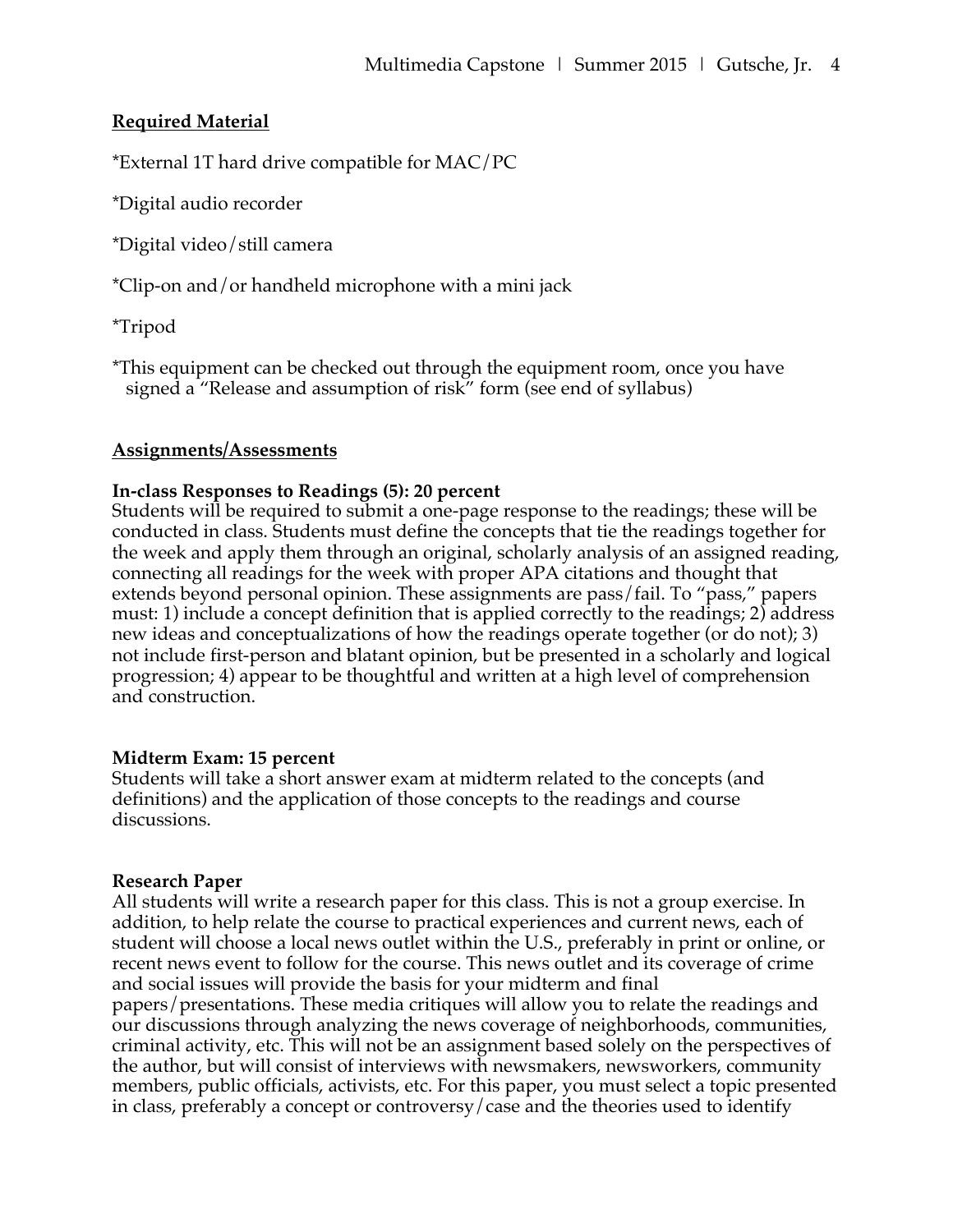issues of power within your readings. You must follow APA style, have at least 10 scholarly citations, and produce an original argument about how the concepts and controversies/cases interact. This should be viewed as original research, which we will be reading in class. Therefore, you must follow a structure that will be presented in lecture – including an introduction, a thesis, a problem, relevant scholarship on the topic, and then your analysis (the latter being the majority of the paper). The paper will be written in third-person and with APA style references.

### **Paper Draft: 10 percent**

The paper draft will consist of a narrative including the following elements,

- 1. Statement of Purpose: What the focus of this paper? What concept is it furthering? What case will be used to illustrate the paper? What methods are you proposing?
- 2. Research Questions: What are the two major research questions that address the problem/purpose from above?
- 3. Annotated Literature Review/Conceptual Framework: List at least 10 academic studies (no more than two can have been published from before 2008) that you will use to construct the conceptual section of the paper? An annotated list is one that not only lists the journal/article information, but provides three or four sentences that explains the citation's overarching arguments, methods, and contribution to your proposed paper.

Using each of the components above, altered and edited from professor and class feedback, this should be a completed first draft, not merely an extended outline, but an actual paper that provides the best work possible for further feedback that will be applied during revision.

#### **Final Paper: 20 percent**

Papers should be between 12 and 18 pages, not including references.

### **Final Project**

Based upon their interest and experiences in the course, as well as their interactions with specific news outlets and issues from their research paper, students will be working on a project from the early weeks of the course to construct a visual project that could be used to inform journalists, activists, business leaders, etc. about dominant narratives in those respective communities. These projects could be shared as media critiques with journalists and others within their respective communities as a means to help influence social change and awareness of media influence.

**Project Draft: 10 percent**

**Final Project: 25 percent**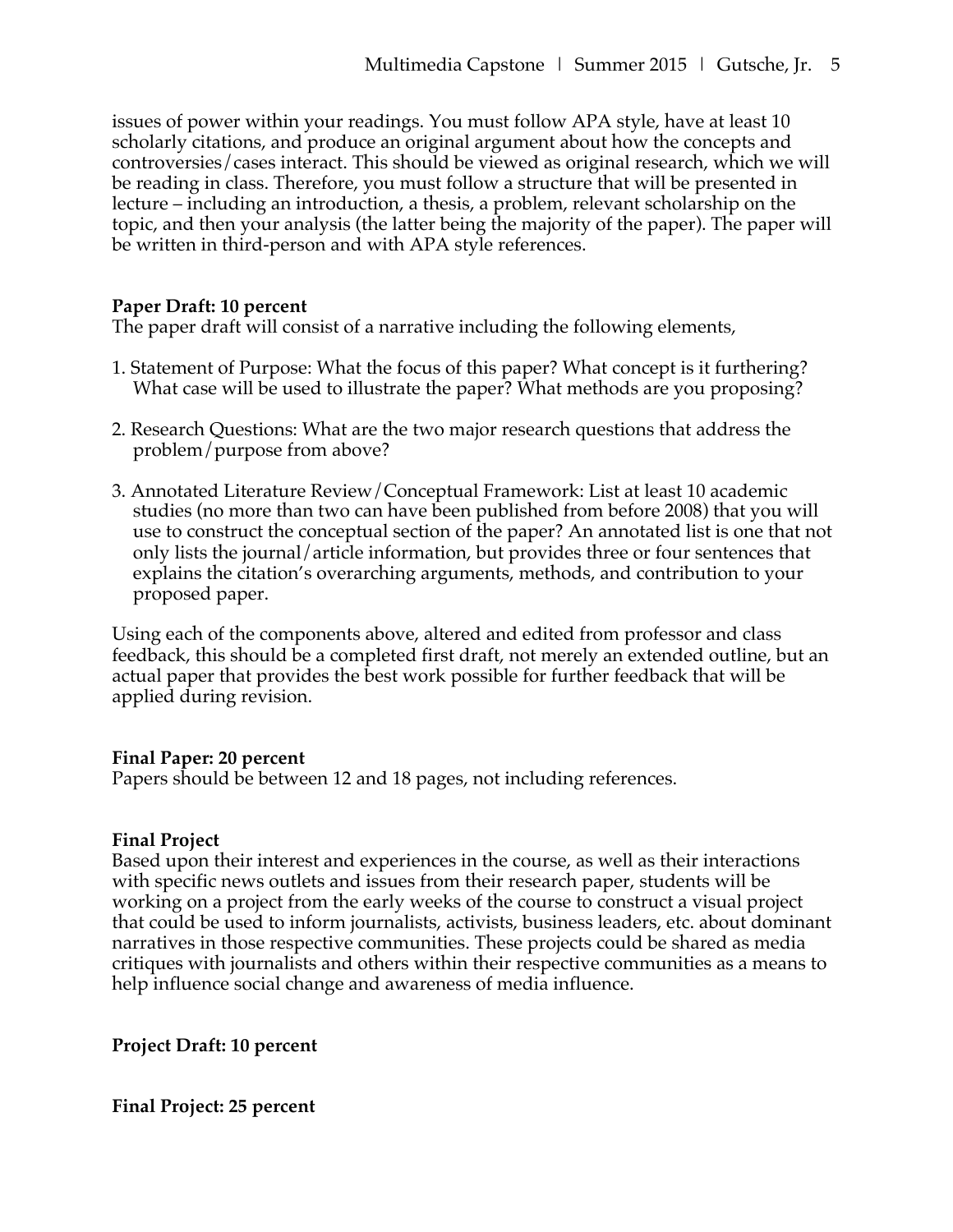### **Assessment**

The following grade scale will be used as a guideline for determining final grades:

| A    | ═   | 93-100      |
|------|-----|-------------|
| $A-$ | $=$ | 90-92       |
| $B+$ | $=$ | 87-89       |
| B    | ═   | 83-86       |
| B-   | $=$ | 80-82       |
| C    | $=$ | 70-79       |
| F    | —   | 71 or below |

## **Attendance Policy**

Traffic and rain are not appropriate explanations for lateness or absences. We live in Miami. Therefore, only one class missed this summer without appropriate documentation (see later in syllabus) will be allowed. Every absence after that reduces the student's final grade by half a grade. In other words, an A would become an A-. Additionally, two tardies will equal an absence; attendance is taking immediately at 9 a.m.

# **Makeup/Late Work**

Excused absences involve true emergencies (i.e. illness or death in the family, or otherwise according to FIU policy). In order to receive consideration for an excused absence, you must do several things:

- 1. It is your responsibility to get in touch with me within one business day in the event you qualify for a makeup exam or quiz in order to be considered for makeup or to have a late assignment graded. Otherwise, all missed work will receive a zero.
- 2. You must provide appropriate documentation. In the case of a medical emergency, you need a doctor or hospital note that says you could not attend class on that date. In the case of a death (family emergency), you need to provide something documenting the dates and your relationship to the deceased, such as an obituary or funeral program. Examples of unacceptable documentation include a note saying you were seen by a doctor or health center, airline tickets to a family event, etc. Other absences that will not count as excused include family events (wedding, family trip, etc.), conflicts with other classes or school related activities (such as grammar exams or reviews), car trouble, a work conflict or an internship obligation. Failure to provide appropriate documentation means the absence will not be excused.

# **Attitude**

It's everything. We all have bad days, but we don't need to make our own issues known to the world. If you are having troubles that you think would make their way into the classroom, please let me know. In this class, let's support each other – and that means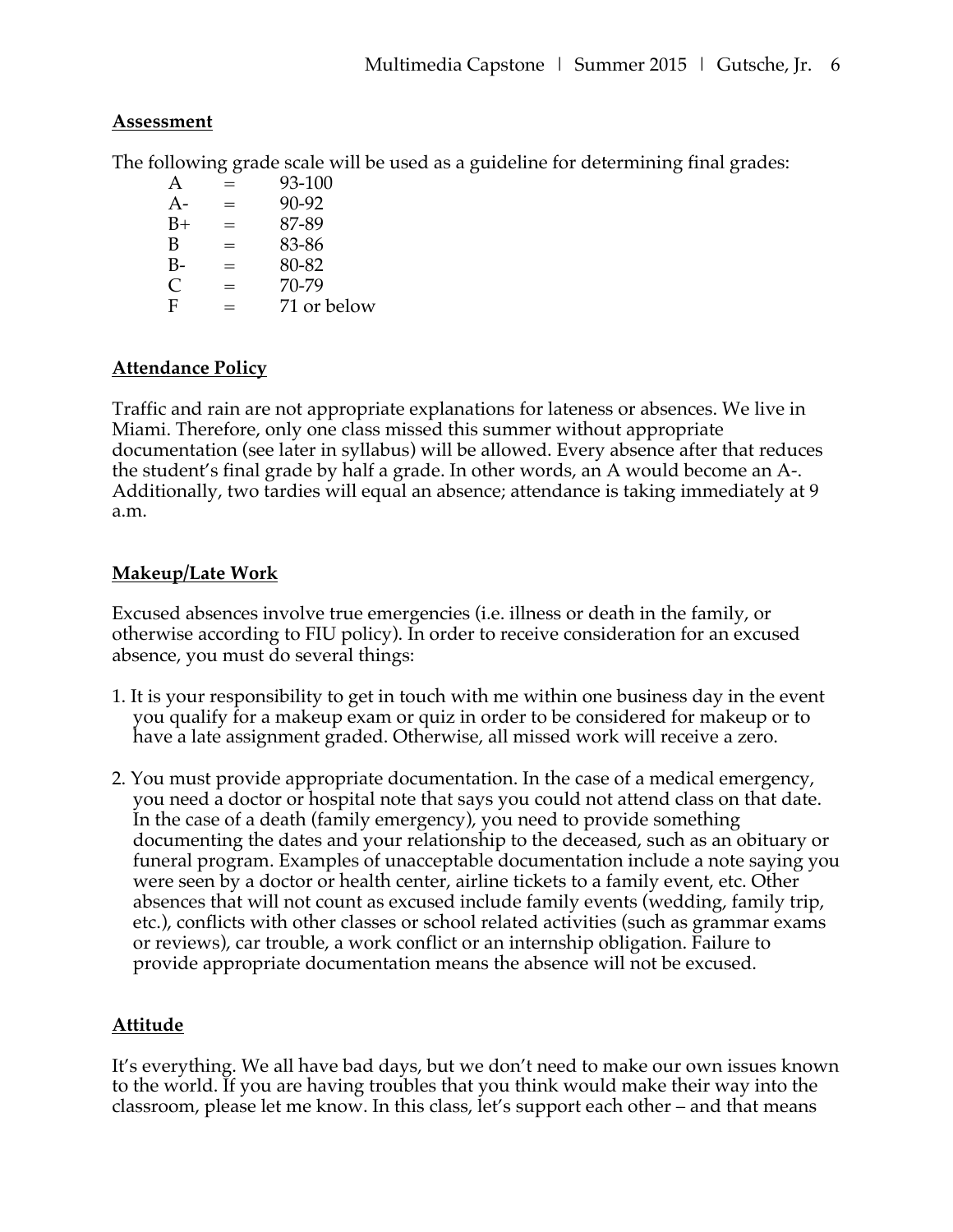showing respect. In fact, if you have something going on that may put you out of commission for the class period, just tell me that (I don't need to know details). Students who fail to do this will be asked to leave during that class period. Give respect. Get it.

### **SJMC Diversity Statement**

The School of Journalism and Mass Communication (SJMC) fosters an environment of inclusivity and respect for diversity and multiculturalism. The SJMC educates students to embrace diversity and understand the root causes of discrimination, as well as social, ethnic, sexual, disability and gender-based exclusion.

### **Discussion of Sensitive Topics and Policy Related to Student Concerns**

At times, conversation in the course, and in journalism, advertising and public relations, may have offensive (or uncomfortable) tones. Covering such topics is a necessary part of the journalist's role in society and dealing with these topics is an element every communication professional will face at one time or another. Discussing these topics also is important to being a critical media user and member of society. However, this freedom to discuss issues of a sensitive nature does not allow for sexual harassment, racism and other forms of discrimination. If you have concerns about conversations in the classroom or the content shared, please discuss them with me.

If you have issues or concerns, I encourage you discuss them with me BEFORE proceeding to the Department Chair (this is not regarding concerns of sexual harassment, of physical safety, or of individualized harassment). Per Academic Affairs, "If a student has a complaint against a faculty member, the student should attempt to resolve the complaint by an informal meeting with the faculty member involved. If the student believes that he or she cannot discuss the complaint with the instructor, the student should submit a written letter of complaint specifying the details of the grievance and the actions he or she is requesting to the chair of the department within which the faculty member is located. The student should file this complaint in as timely a manner as possible, but in no case can the complaint be filed later than the limits prescribed above."

Lastly, and just to let you know, **in all facets of this course, you are responsible for your own education and knowledge-base.** I am here to help lead you in the "right direction(s)." That means, stopping by during workshop hours (or making appointments outside of those hours).

### **Academic Honesty**

Florida International University is a community dedicated to generating and imparting knowledge through excellent teaching and research, the rigorous and respectful exchange of ideas and community service. All students should respect the right of others to have an equitable opportunity to learn and honestly to demonstrate the quality of their learning.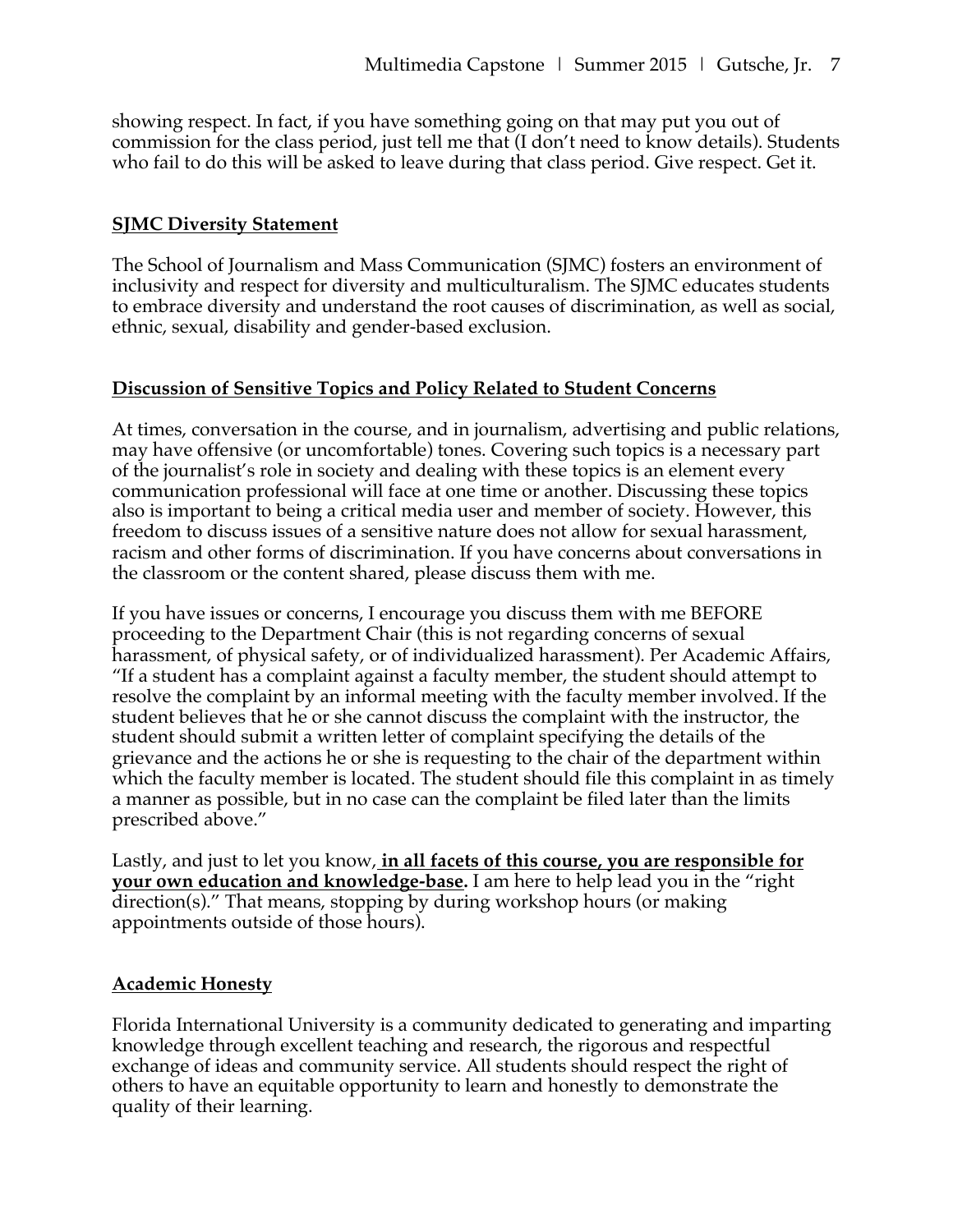Therefore, all students are expected to adhere to a standard of academic conduct, which demonstrates respect for themselves, their fellow students, and the educational mission of the University. All students are deemed by the University to understand that if they are found responsible for academic misconduct, they will be subject to the Academic Misconduct procedures and sanctions, as outlined in the Student Handbook.

Misconduct includes: Cheating – The unauthorized use of books, notes, aids, electronic sources; or assistance from another person with respect to examinations, course assignments, field service reports, class recitations; or the unauthorized possession of examination papers or course materials, whether originally authorized or not. Plagiarism – The use and appropriation of another's work without any indication of the source and the representation of such work as the student's own. Any student who fails to give credit for ideas, expressions or materials taken from another source, including internet sources, is responsible for plagiarism.

Any student who fails to meet these expectations will not only fail the course, but will also be reported to the Chair of the Department of Journalism & Broadcasting and to the Dean of SJMC.

### **Accommodations for Students with Disabilities**

The Disability Resource Center collaborates with students, faculty, staff, and community members to create diverse learning environments that are usable, equitable, inclusive and sustainable. The DRC provides FIU students with disabilities the necessary support to successfully complete their education and participate in activities available to all students. If you have a diagnosed disability and plan to utilize academic accommodations, please contact the Center at 305-348-3532 or visit them at the Graham Center GC 190. Students are encouraged to register with Student Disability Services to verify their eligibility for appropriate accommodations. **Requests for academic accommodations need to be made to me during the first week of class. Accommodations made mid-semester are not retro-active.**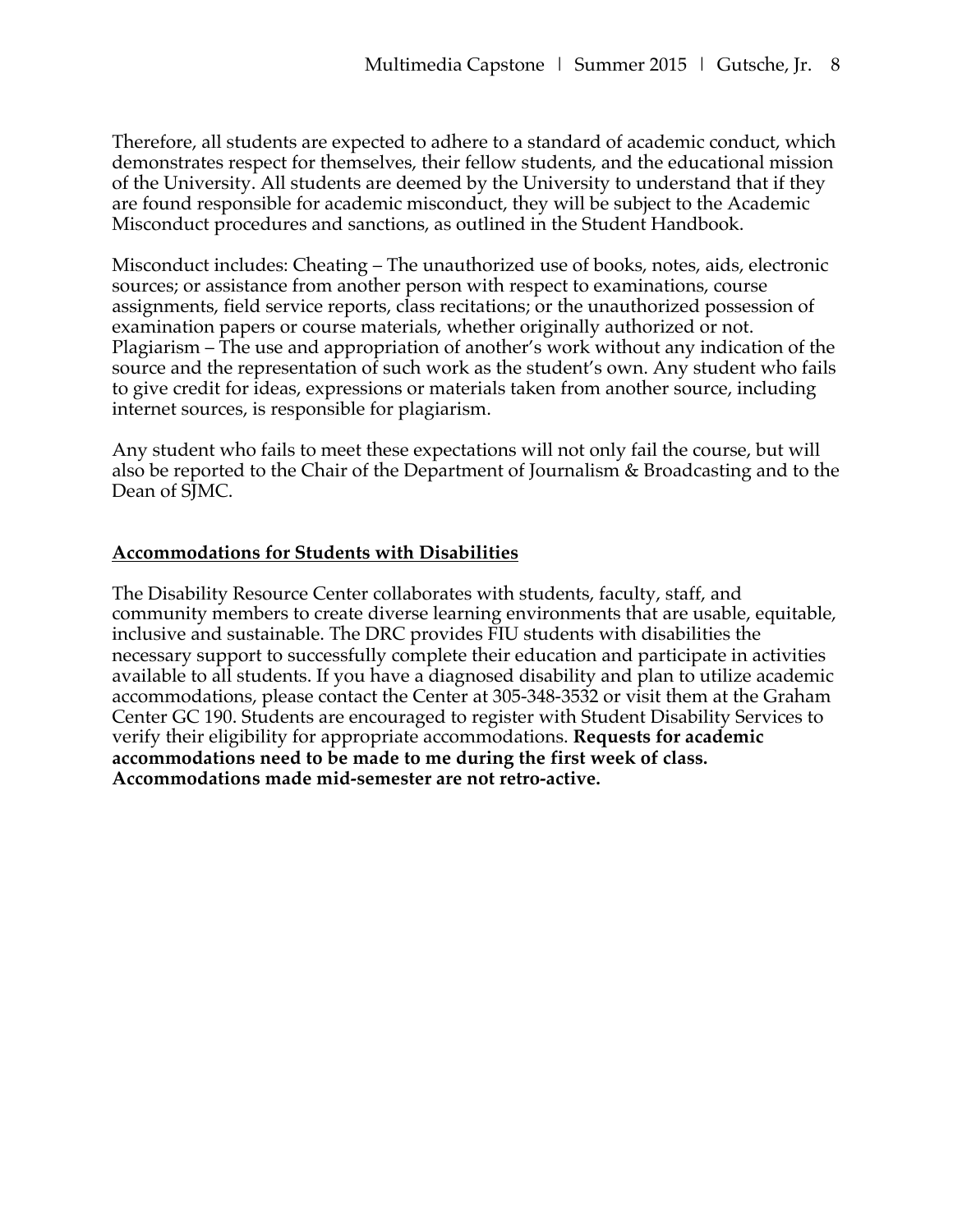### **Course Schedule and Assignment Dates**

#### **T, June 23: Introduction to Cities**

Course information Discuss projects; how to find outlets for project/papers/research Visit www.citylab.com Visit www.theguardian.com/cities Read: *The case for reparations,* Coates View: *Dragnet* (:30) View: *Falling Down* (2:00) Purpose: Learning Outcome 1, 4 **Due: Signed Risk Form**

#### **R, June 25: Introduction to Media Culture and Power**

Read: *Beyond processes and effects,* Shoemaker and Reese Read: *A beginner's guide to doing qualitative research in Mass Communications, Pauly* View: *Emergency!* (:30) View: *Requiem for Detroit* (1:20) Purpose: Learning Outcome 3 **Due: Response Paper**

#### **T, June 30: Introduction to Critical Race Theory**

Read: *Locating whiteness in journalism pedagogy,* Alemán Read: Introduction to *Social media: A critical introduction,* Fuchs Read: *White fragility,* D'Angelo View: *Color of Fear* (1:30) Purpose: Learning Outcome 2 **Due: Select News Outlet Due: Response Paper**

### **R, July 2: Storytelling of Cities**

Read: *In the life of the wire,* Moore Read: *News Place-making: Applying 'mental mapping' to explore the journalistic interpretive community*, Gutsche View *The Wire* (1:00) View: *Bill Moyers interview* (~:20) Purpose: Learning Outcome 1, 4 **Due: Response Paper**

#### **T, July 7: Media Representations of Miami**

Visit: http://eyeonmiami.blogspot.com Visit: http://www.pooroleta.com Read: America's Playground in *A World More Concrete*, Connolly Read: *Miami, the great world city, is drowning while the powers that be look away.* Read: *Mediated Communities,* Shumow, Part 1 View: https://vimeo.com/110682099 (Right to Wynwood)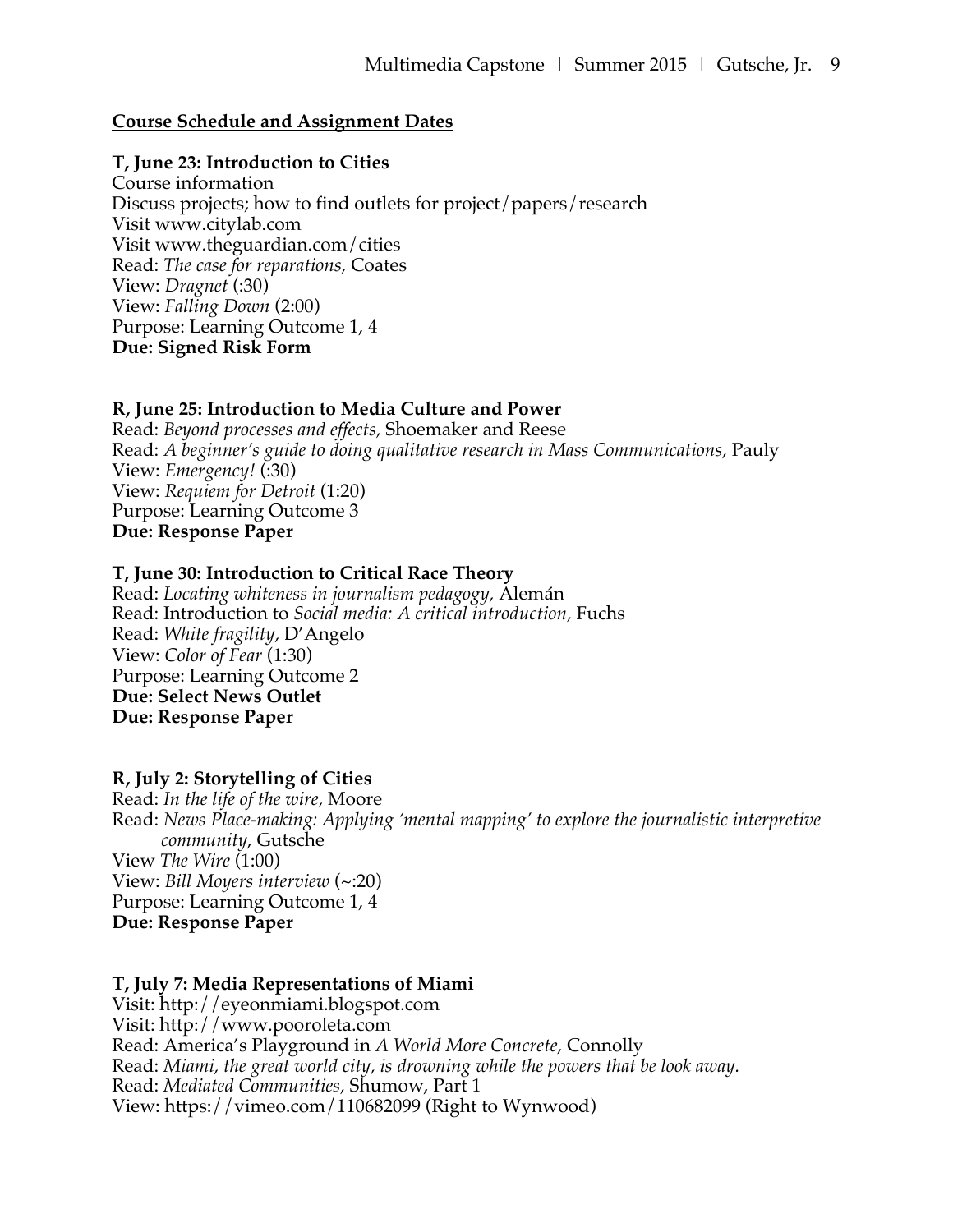View: *Adam 12* (:30) View: *COPS* (:30) View: *South Park: Child Abduction Isn't Funny* (:30) Purpose: Learning Outcome, 1, 4, 5

#### **R, July 9: Media (Mis)Representations of Power**

Read: *Boosterism as banishment: Identifying the power function of local, business news and coverage of city spaces,* Gutsche Read: *There's no place like home: Storytelling of war in Afghanistan and street crime "at home" in the* Omaha World-Herald, Gutsche Read: *Mediated Communities,* Shumow, Part 2 View: *When the Levees Broke, Parts 1 and 2* (2:10) Purpose: Learning Outcome 2, 3 **Due: Paper Proposal Due: Project Proposal MIDTERM**

### **T, July 14: Visual Presentations of City "Stories"**

Read: *Mediated Communities,* Shumow, Part 3 Read: *This 19<sup>th</sup> Century 'stench map' shows how smells reshape New York City, Misra* Read: *Zombies, drugs, and Florida weirdness: "Imaginative power" and resonance in coverage of Miami's "Causeway Cannibal,"* Gutsche View: *Killer Legends* (1:30) Purpose: Learning Outcome 4 **Due: Paper Draft**

### **R, July 16: Urban Legends, Urban Truths**

Read: *A Transplanted Chicago,* Gutsche, Intro to Chapter 3 View: *Cropsy* (1:20) Purpose: Learning Outcome 3 **Due: Response Paper**

### **T, July 21: Workshop**

Read: *A Transplanted Chicago,* Gutsche, Chapter 3 to 6 Purpose: Learning Objective 4, 5 **Due: Project Draft**

**R, July 23: Workshop** Read: *A Transplanted Chicago,* Gutsche, Chapter 7 to end Purpose: Learning Objective 3, 4, 5 **Due: Response Paper**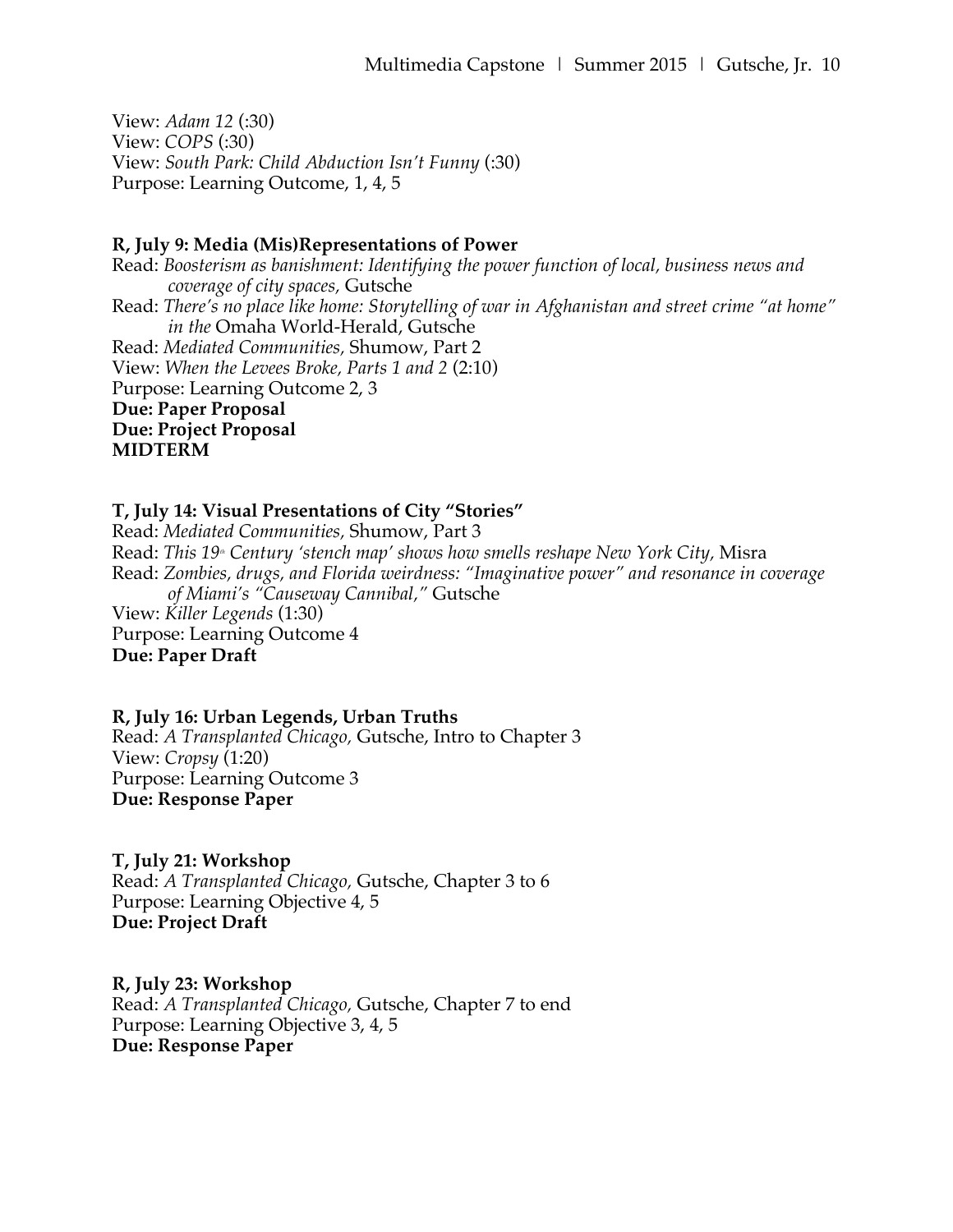**T, July 28: Workshop** Purpose: Learning Objective 5 **Due: Course Evals**

**R, July 30: Final Class** Due: Final Paper Due: Final Project Purpose: Learning Objective 4, 5 **Due: Committee Evaluation**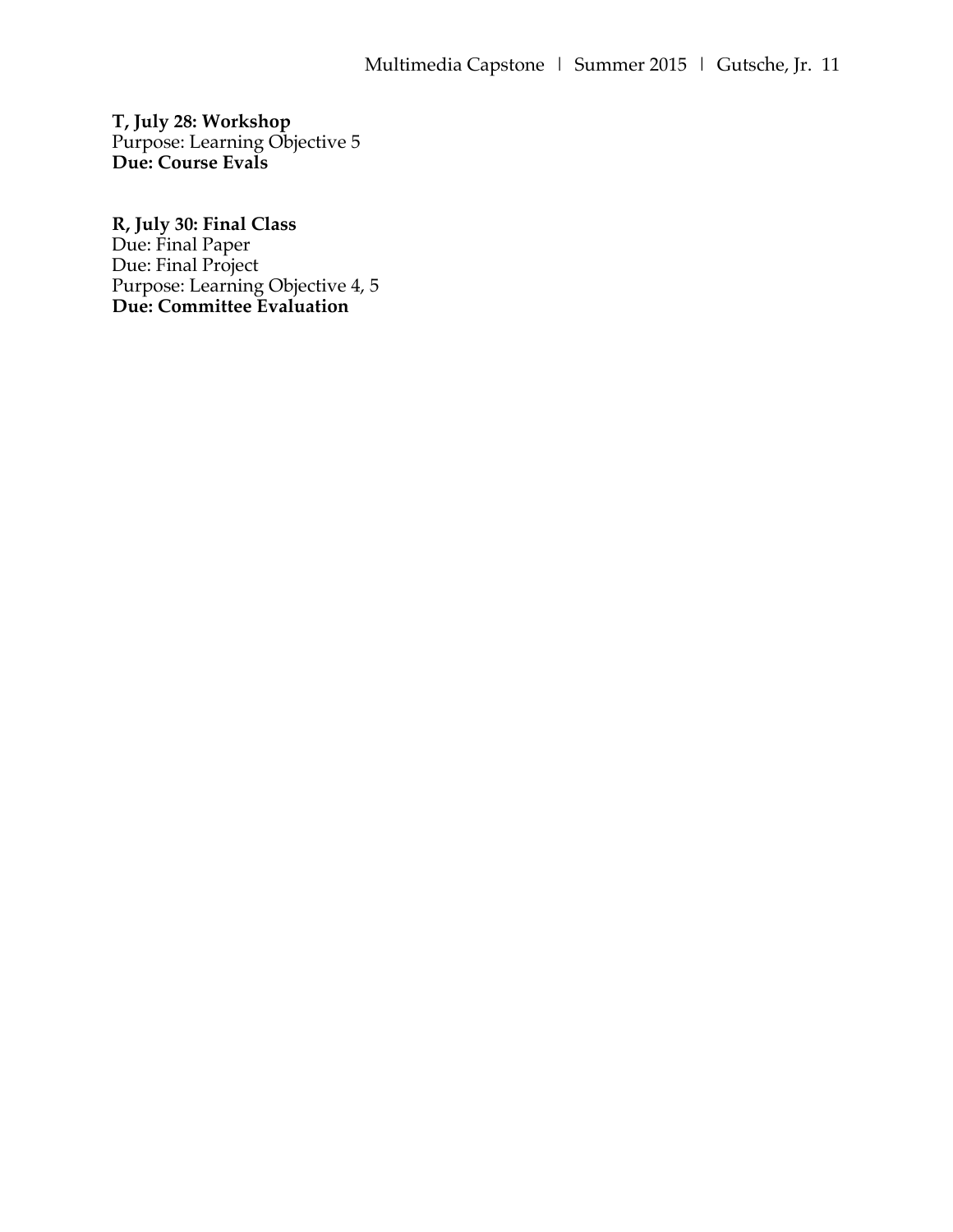#### **Multimedia Capstone, Summer 2015**

*Project Descriptions*

#### **Purpose of Project**

- 1) Articulate the coverage of issues and geographies, etc. through reporting and empirical research about specific media outlets and messages.
- 2) Analyze the local power structures through a network analysis of reporting and journalistic texts.
- 3) Articulate the influence of power within local journalistic interpretive communities.
- 4) Contribute to the discussion of local power issues related to journalism and geographic storytelling through a multimedia project.

### **Finding an Outlet**

All news outlets must be approved by the professor. Each student will select one news outlet that she/he will follow throughout the semester. Legacy media might be best, as well as news outlets outside of the major cities might provide easier access to reporters and other sources. The best sources for this project are those that provide easy access to news items on websites, through cheap or free access to news sites, or that are archived in library databases. Such a database through FIU can be accessed through the Access World News archive. A possible source for finding an outlet: newseum.org/todaysfrontpages.

### **How to "Read" an Outlet: What to Look For**

Students should begin, immediately, following the news of the approved news outlet. This is a daily process. In addition to examining the issues and stories that appear, students should look at clip searches for events and issues being discussed to gain and understanding of four or five major issues, geographies, personalities, or events that have made news. After selecting the issues, students should find ways to collect and to organize the news issues that will allow for them to easily access and means by which to conduct research. The professor can help individuals with potential strategies. Students should also do background checks on the main reporters and news outlets themselves.

### **Understanding News Influence in the Community**

In addition to examining the news, students must be able to conduct an analysis of the local community that relies on also understanding the spaces and people of that geography. There are several elements that explain dominant identities of a given community. To be clear, there are differences in "audience" and "community." It is recommended that students examine all readings for the class ahead of time to see if there is information there to help build an understanding of news influence for the purpose of this project. At least one of the semester's readings would be helpful to visit early in the semester: "Boosterism as banishment: Identifying the power function of local, business news and coverage of city spaces."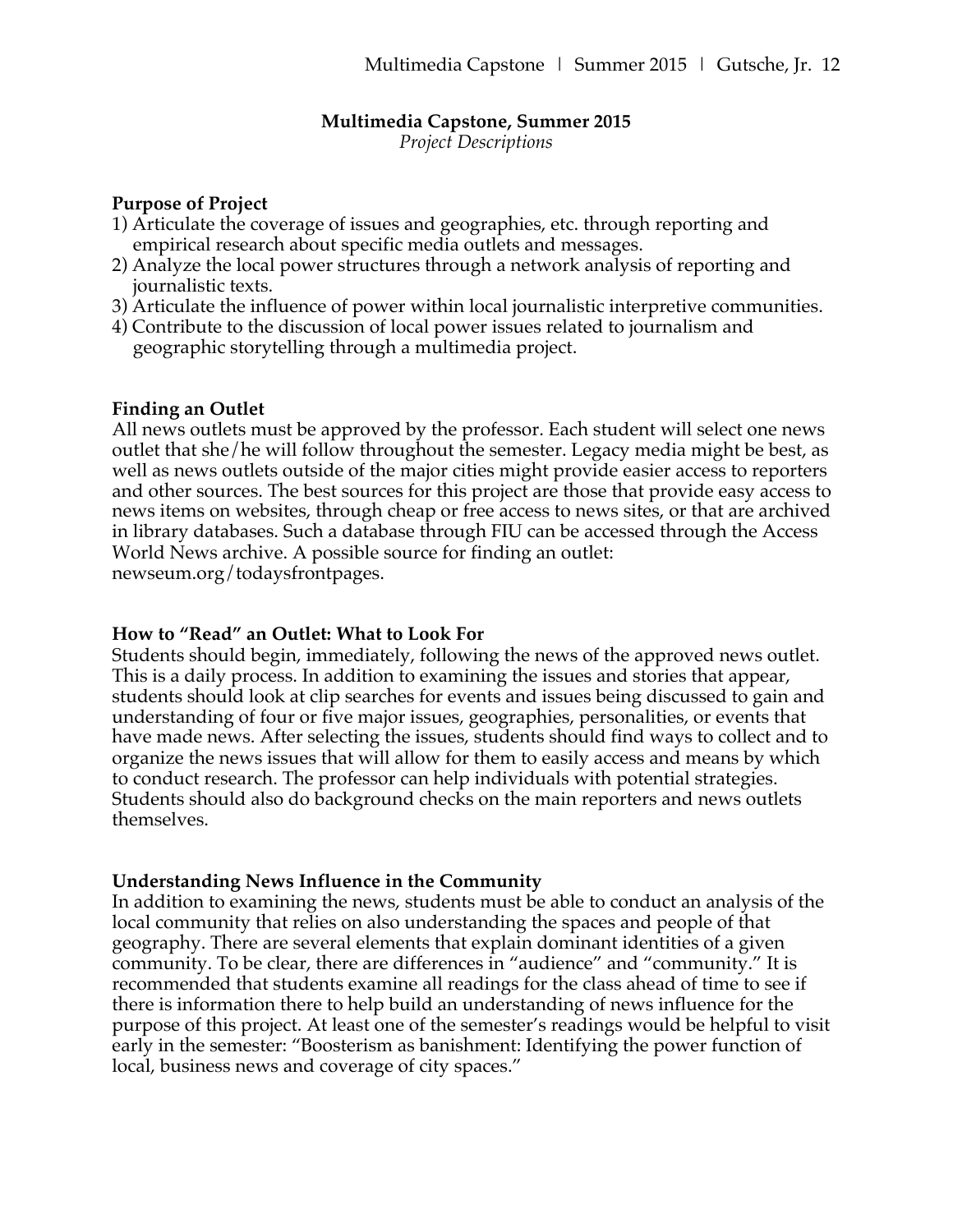#### *Geographies*

Students should gain multiple maps of the region and the city under study. A simple map from Google may not do. What maps are available that show the history and development of the region or city? What maps do police officials use to delineate between patrol sections? What school district maps exist and how might they articulate issues of class and race? A most basic but interesting visual can get you started by going to *The New York Times* project that outlines every block in the U.S., http://projects.nytimes.com/census/2010/explorer. The professor will be available to

help find other resources, if asked.

#### *Demographics*

U.S. Census Bureau QuickFacts: http://quickfacts.census.gov/qfd/index.html U.S. Labor Department: http://www.dol.gov/dol/topic/statistics Respective state offices of workforce development and other agencies Local school districts, county offices/agencies are also important spaces for information

### *Audience*

You will need to identify the audience, which is a difficult task. For more on methods and meanings related to "perceived dominant news audience," which is what the professor means in this project by "audience," search the library's Communication and Mass Media Complete database for: Gutsche, Jr., R. E. & Salkin, E. R. (2015). "Who lost what? An analysis of myth, loss, and proximity in news coverage of the Steubenville rape," *Journalism: Theory, Practice, and Criticism.* Students can also consult the professor for specific texts that might help, including Bonnie Brennan's *Qualitative Research Methods for Media Studies* (Routledge, 2013). Less important to this project (and given less weight by the professor) is a brief analysis of the news outlets' social media audience. Calls to the marketing departments of these outlets would help provide the adequate information for you to begin your independent analysis, as modeled in the article listed immediately above.

### *Local Histories*

Respective state, city, county and private history museums and archives Books that can possibly be found through the Library's Interlibrary Loan, though this can take some time. For questions about the Library, ask the professor or contact George Pearson, Coordinator of Library Instruction, pearsong@fiu.edu. Histories may also be found by searching competitors' websites and regional or state news outlets (maybe even national and international outlets). Be aware that there are likely multiple histories of communities based upon geographies, classes, genders, etc.

### **Network Analysis of Sources**

To understand the network of sources and information that appears in the local news:

- Identify 30 stories from three reporters
- Consider what sources, names and positions in communities appear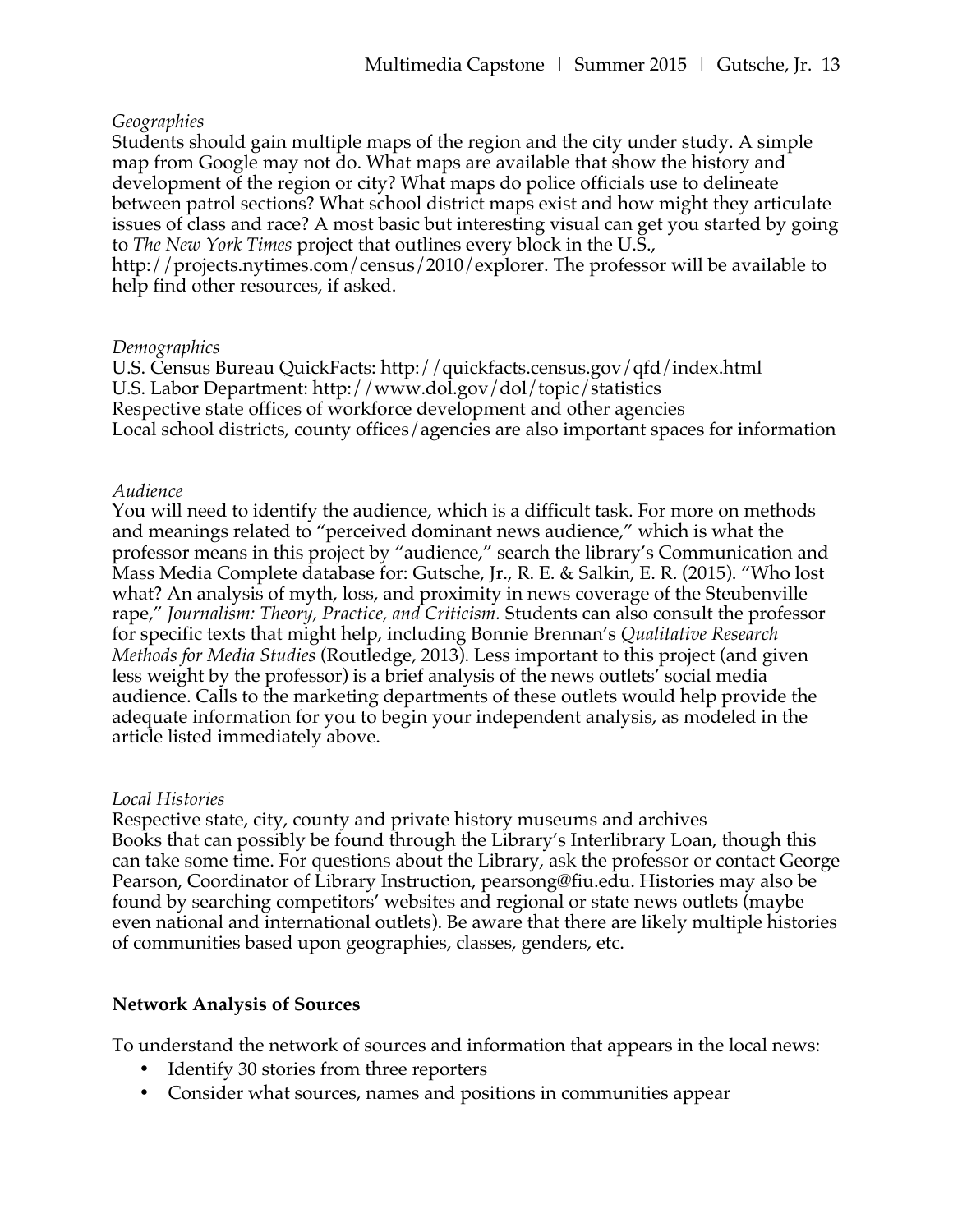- Question the ideological positions that appear in the news coverage
- Examine secondary sources those used or referenced by initial sources
- Collect contact information for these sources and reporters
- Repeat by source; reporter

## **"Reading" News as "Text"**

Students are encouraged to read the first few chapters of *A Transplanted Chicago* early in the course to familiarize themselves with the process of reading news as "text." Another sources that may be helpful for understanding this is *The Handbook of Media Audiences*, Nightingale, which is available as an ebook through the FIU Library. The professor also has resources.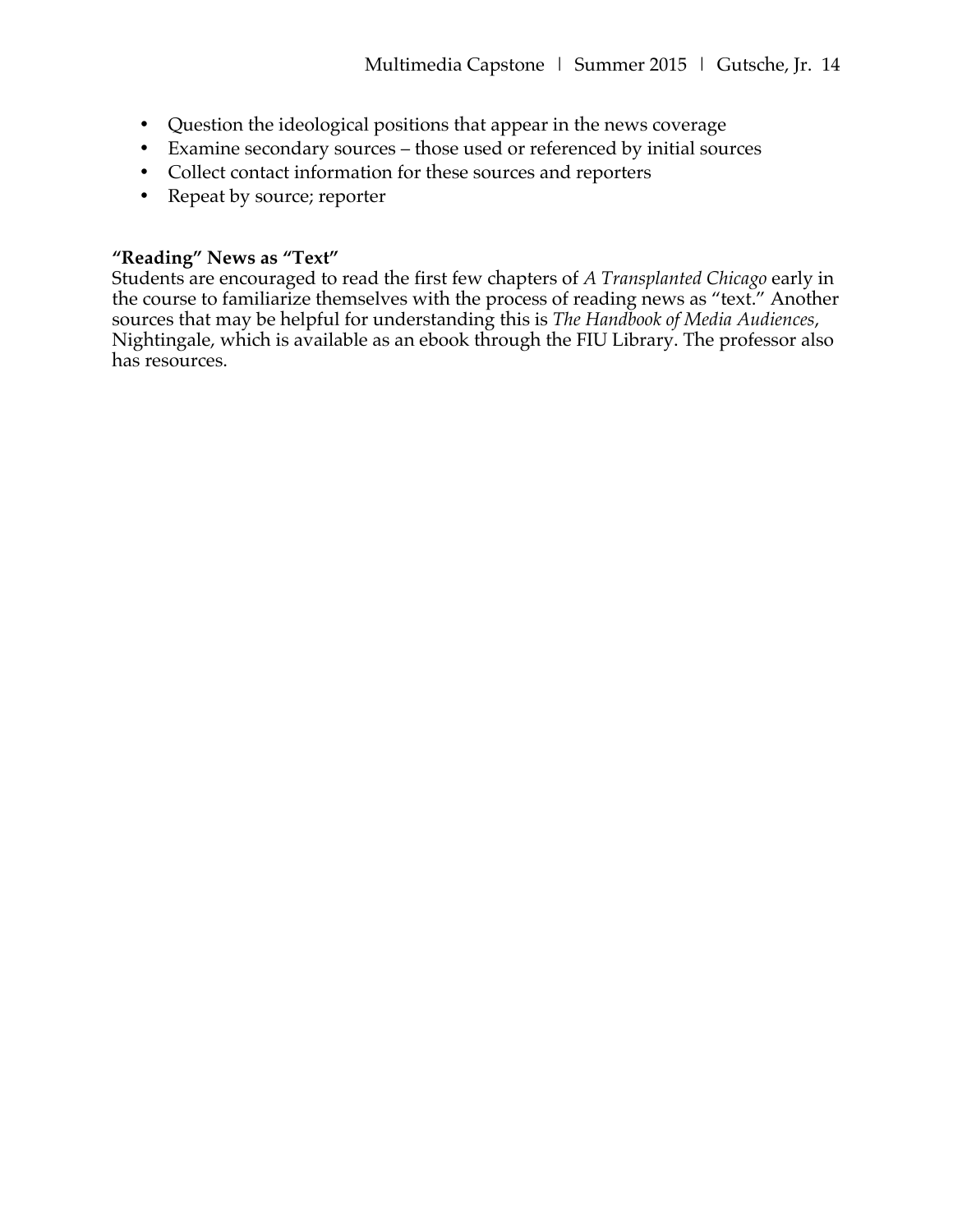# **Multimedia Capstone, Summer 2015**

*Final Paper*

#### **(20 points possible in each section; each assignment valued at 100 points)**

### **Compliance & Presentation**

*Does this assignment follow the requirements? Is the assignment correct in APA format? Is the assignment presented in a clean fashion? Are concepts from the course applied?*

### **Research Quality & Sources**

*What is the academic rigor of this assignment? Does the assignment have adequate sources? Are concepts from the course applied correctly?*

### **Writing Quality**

*Does this assignment use proper grammar & punctuation? Is the writing strong, active, and interesting? Are sentences concise and clear? Does the assignment flow through proper transitions?*

#### **Argument**

*Are the arguments clearly stated? Are the arguments sound and focused? Does the evidence provided support the arguments? Are the arguments conceptually based?*

#### **Analysis**

*Is the analysis analytical rather than descriptive? Does the analysis utilize appropriate scholarship? How well does the analysis capture the literature? Does the analysis contribute to future research? Are concepts from the course explicated throughout?*

#### **General Comments:**